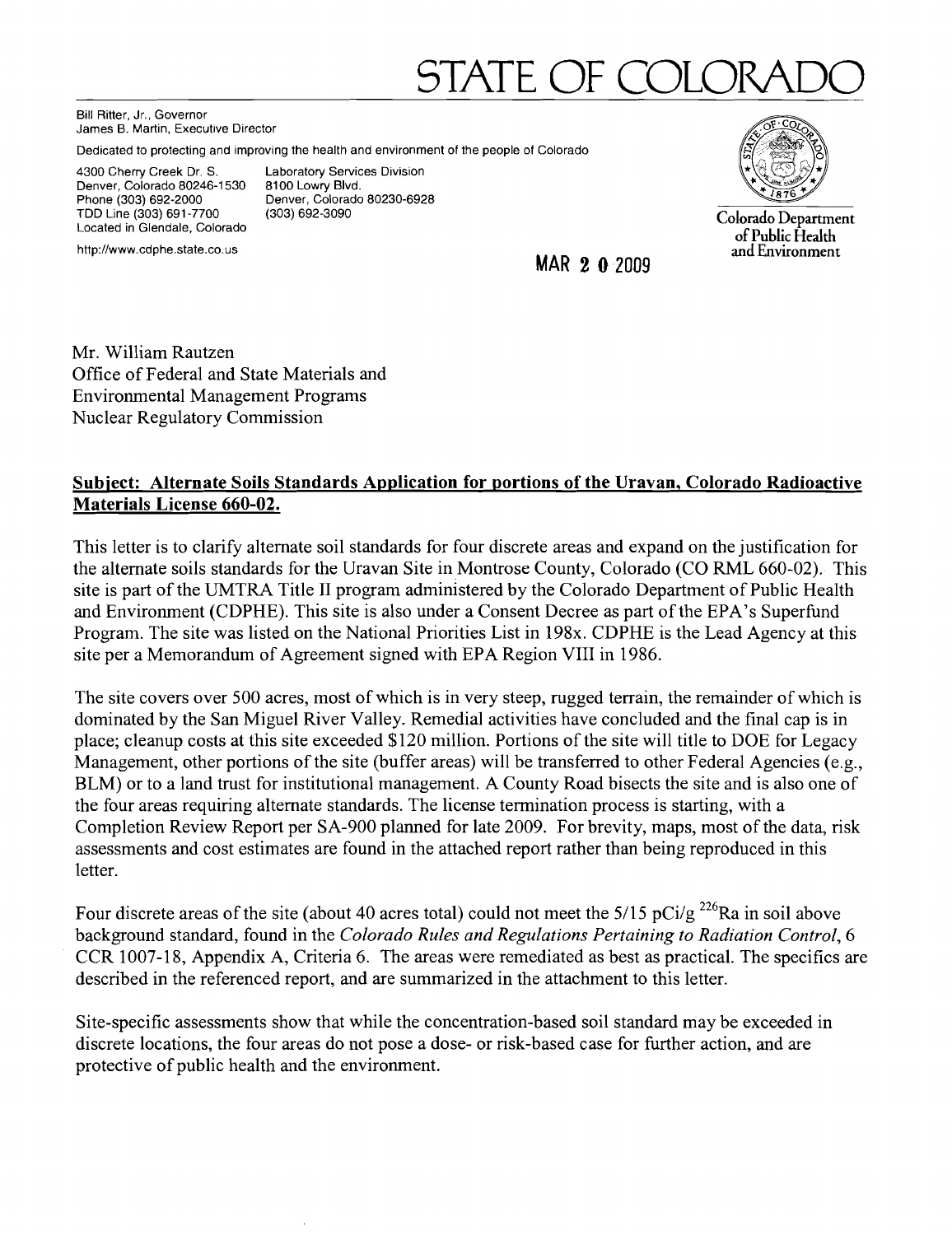Mr. William Rautzen Page 2 of 17 March 16, 2009

CDPHE has accepted the licensee's report and believes the areas were cleaned to a level that is ALARA, and are protective of public health. This is further demonstrated by meeting equivalent criteria for supplemental standards in UMTRA Subpart C, as well as contemporary dose limits for restricted release found in the License Termination Rule, which in Colorado are found at CCR 1007-04§61.3.

Three of the areas are in the footprint of the area to be transferred to the DOE Legacy Management, and the fourth area, a County Road, will also be under an institutional control with BLM, DOE and the County (final exact outer boundaries of the area to be transferred to DOE Legacy Management are still being negotiated between the County, BLM and DOE based on road access and uranium leases in the area).

While we recognize that altemate soil limits are rare in Title II, there is a provision for them in regulation. The introduction to Part 18 Appendix A (compatible with 10 CFR 40) allows for "alternates to the requirements with Commission approva1." This is based on language found in Part 274.0 of the Atomic Energy Act. There can be "...alternates to the requirements, including site-specific alternatives, if the Commission determines that such alternatives will achieve a level of stabilization and containment ofthe sites concerned, and a level of protection for public health, safety, and the environment from radiological and non-radiological hazards associated with such sites, which is equivalent to, to the extent practicable, or more stringent than the level which would be achieved by standards and requirements adopted and enforced by the Commission for the same purpose and any final standards promulgated by the Administrator of the Environmental Protection Agency in accordance with section 275. Such alternative State requirements may take into account local or regional conditions, including geology, topography, hydrology and meteorology." There is no language to indicate that this is limited to liner and cap design (the vast majority of Appendix A addresses containment and stabilization of tailings piles and groundwater protection).

As such, we expect this issue to be brought in front of the Commissioners for their approva1.

Uravan was a licensed and operating mill at the time of passage ofUMTRA (November 1978) making it a Title II mill, yet some of the contamination is a result of practices going back to the early 1900s, including the four areas requiring alternate standards. NUREG-0706 made specific mention of this situation and called for active programs to address residual contamination during the operational phase. We believe the licensee made credible efforts to mitigate these areas and satisfies that guidance from. NRC. As discussed below, most of the discussions of alternate soil concentration limits are found in the Final Environmental Impact Statements for 40 CFR 192 rather than in NRC guidance (e.g., NUREG-0706).

One of the reasons EPA favored a concentration-based limit in 40 CFR 192 rather than a dose- or riskbased limit (e.g., 40 CFR 190) was "they have an inadequate relationship with some of the principal objectives of disposal, such a preventing misuse of the tailings and controlling radon emissions from tailings for long periods of time. Establishing an environmental dose rate limit (or Working-Level Limit) near a tailing pile gives no assurance of providing a long-lasting barrier controlling radon or of inhibiting the use of tailings. In addition, limits on dose imply a need to know the locations of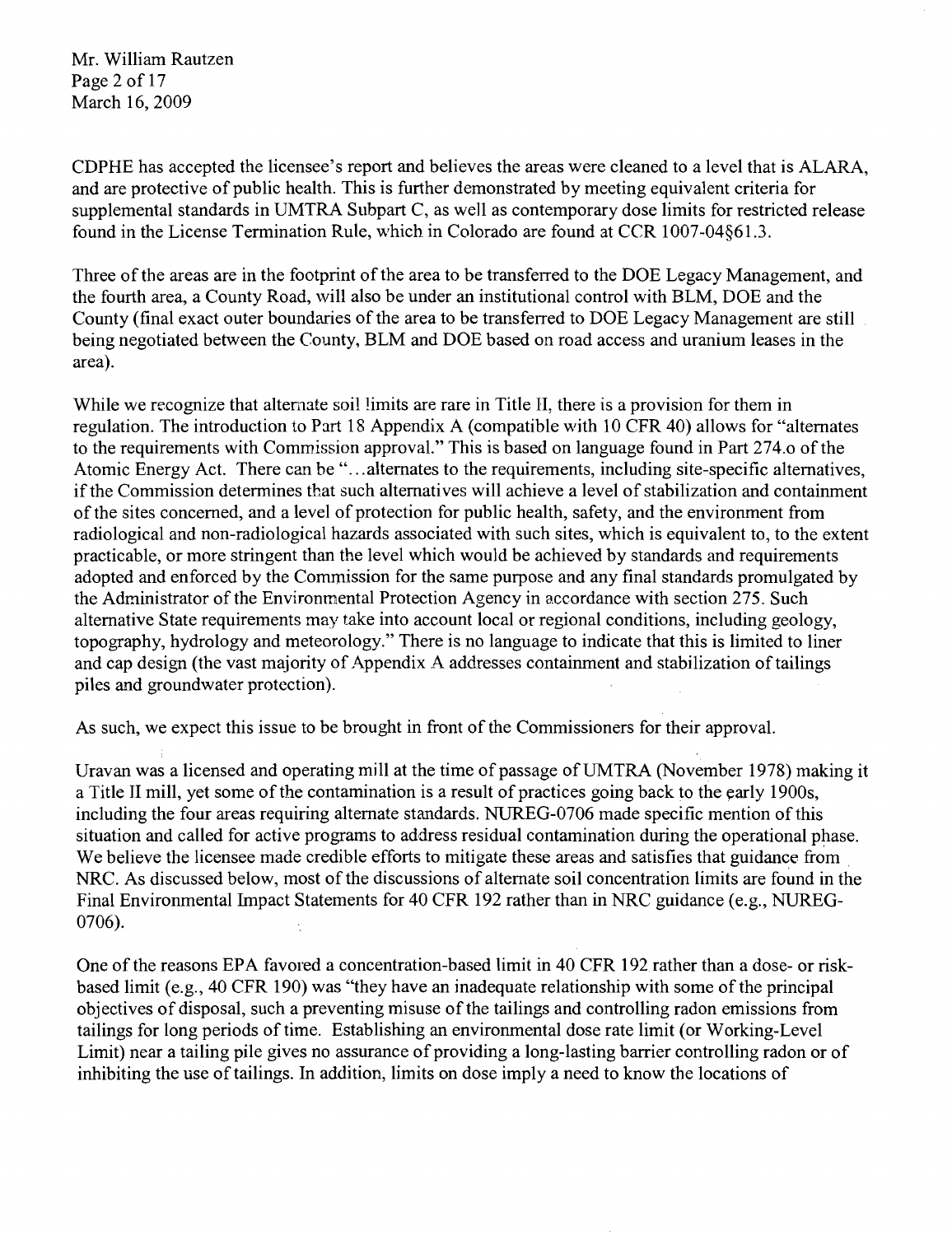Mr. William Rautzen Page 3 of 17 March 16, 2009

individuals for long periods of time into the future. Unless an exclusion area can be maintained indefinitely, conformance to a dose standard cannot be assured<sup>1</sup>."

Fortunately, an exclusion area can and will be maintained indefinitely on these four locations, so a dosebased limit is acceptable to the Department. It is interesting to note that the UMTRA soil standards are the only concentration-based radiation standards promulgated for soil. The Commission has adopted only dose-based standards for radioactivity in soil in the intervening years' (i.e. LTR). Project-specific clean up values have been approved for numerous sites based on dose. The Commission's justification for dose-based standards in the LTR should be applicable in these four cases since they will be under perpetual institutional control and are not being free released. By using site-specific scenarios and parameters in modeling the four areas that don't meet the concentration based limit, we are able to show that they are in fact protective of public health since they meet today's more stringent public dose limit. Additionally, since three of the four areas will be under perpetual care of the DOE, access will be restricted such that use of tailings are inhibited (i.e., controlled), and homes will not be built on these areas. Since the fourth area is a County Road, it will be under an institutional control between DOE, BLM and the County; homes will not be built on it either. The risk assessment performed for the County Road shows that future road workers are unlikely to meet a fraction of the public dose limit should they be exposed to tailings.  $\mathbb{R}^n$  is the exposed to tailings.

EPA also realized that the standards must be flexible. EPA states "However, the standards could be too strict in any specific application if the costs or undesirable side effects of the remedial actions were grossly disproportionate to the benefits for full compliance.<sup>2</sup>" EPA then lists the criteria that are found in Subpart C of 40 CFR 192, and used in the contractor's report to support alternate standards.

Since Uravan is also a Superfund Site, it has a Consent Decree and a Remedial Action Plan that lists the supplemental standards at 40 CFR 192.21 as ARARs. This provides additional linkage and reason to cite the Subpart C supplemental standard criteria from Title I to these areas at this Title II facility.

It may be prudent to note here that the surface soil concentration-based limit for  $^{226}$ Ra in 40 CFR 192 published in 1983 was essentially based on back-calculating the amount of radium in soil that would result in 4 pCi/L (or 0;02 WL) radon in the lowest level of a single family residence (hence the adoption of averaging over 100 m<sup>2</sup>), along with indoor gamma exposure rate criteria. Clearly there were uncertainties in estimates and assumptions made to arrive at those criteria, and flexibility should be afforded for areas that don't match those assumptions, yet are protective of public health and the environment.

At the time UMTRA regulations were promulgated, the public dose limits were 500 mrem/y, compared to 100 mrem/y today (and the newer source constraint of 25 mrem/y from any one licensee in Part 4.61.3 ofthe CO regulations). Since all four of these areas meets the more current dose based standard and source constraint of the public dose limit, we believe this provides additional assurance that the areas are candidates for alternate limits.

<sup>&</sup>lt;sup>1</sup> Final Environmental Impact Statement for Standards for the Control of Byproduct Materials from Uranium Ore Processing. EPA *52011-83-008-1.* September 1983. p 9-1.

<sup>&</sup>lt;sup>2</sup> Final Environmental Impact Statement for Remedial Action for Inactive Uranium Processing Sites. EPA 520/4-82-013-1. October 1982. p-138.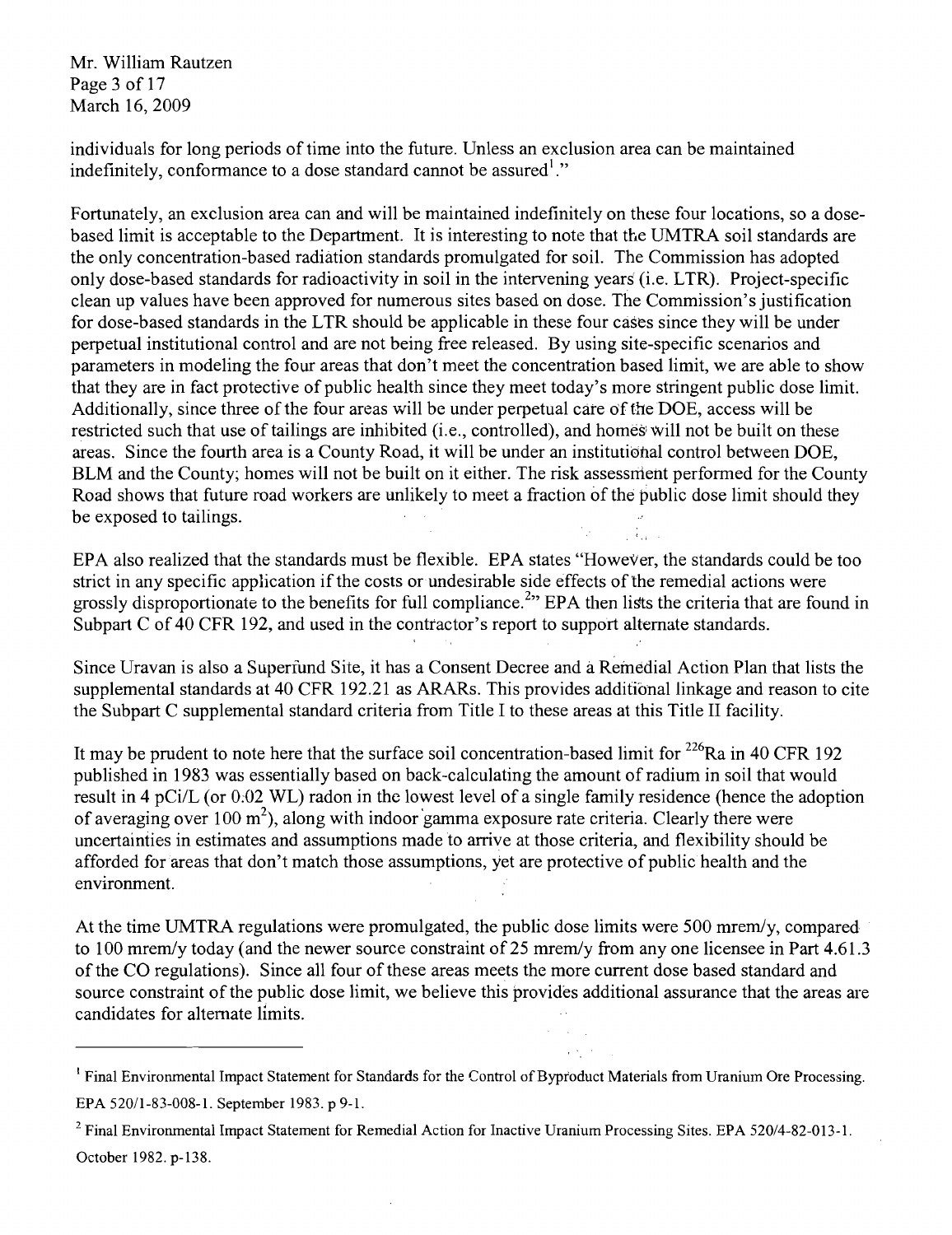Mr. William Rautzen Page 4 of 17 March 16, 2009

Much of the work at Uravan was done prior to publication of MARSSIM. It had approved decommissioning plans in place prior to the adoption of the LTR, and so the data used in these reports are not in survey units, do not have derived DCGLs, etc. Rather, traditional survey protocols developed for Title I ofUMTRA were used.

Safety prevented additional remediation along the cliff face that makes up the bulk of the "Hill-side" Area" under consideration for alternate standards. Remediation was performed as much as possible and was terminated when safety to workers became too much of a risk, and costs to continue showed diminishing returns, along with concern that additional removal could cause mass wasting of the cliff face that would cause environmental harm to the riparian area and the San Miguel River. Two other areas, the old ponds area and A Plant area, were cleaned as much as possible prior to annual spring flooding that has since buried the areas under up to three feet of sediments (the San Miguel is a free flowing river and does not have any dams to control flow). This riparian area now hosts fauna and wildlife that would not be best served if remediation were to continue.

The alternate standards will still be protective even if the institutional controls fail in the distant future. The dose-based criteria show that even if the Legacy Management Program goes away, the cleanups have been ALARA and are protective. This is based on two limited assumptions – the cliff face will not be developed for residential construction, and the San Miguel River will not be relocated. Both of these assumptions are realistic. There has been much discussion and lessons learned in the literature about reliance on institutional controls out into the future.

The following guidelines were applied to the four areas to ensure they are candidates for alternate standards:

- 1. Does the alternate standard achieve a level of stabilization and containment?
- 2. Does the alternate standard achieve a level of protection for public health, safety, and the environment from hazards that are equivalent to, to the extent practicable, or more stringent than the level which would be achieved by standards and requirements adopted and enforced by the Commission for the same purpose and any final standards promulgated by EPA (supplemental standards)?
- 3. Does the alternate standard take into account local or regional conditions, including geology, topography, hydrology and meteorology.
- 4. Does the alternate standard prevent misuse of the tailings?
- 5. Does the alternate standard control radon emissions from tailings for long periods of time?
- 6. Does the alternate standard area fall within an exclusion area can be maintained indefinitely?

Additionally, the UMTRA Part C Supplemental Standards criteria were evaluated for relevance, they are:

1. Public health or safety would be unavoidably endangered by otherwise required remedial actions.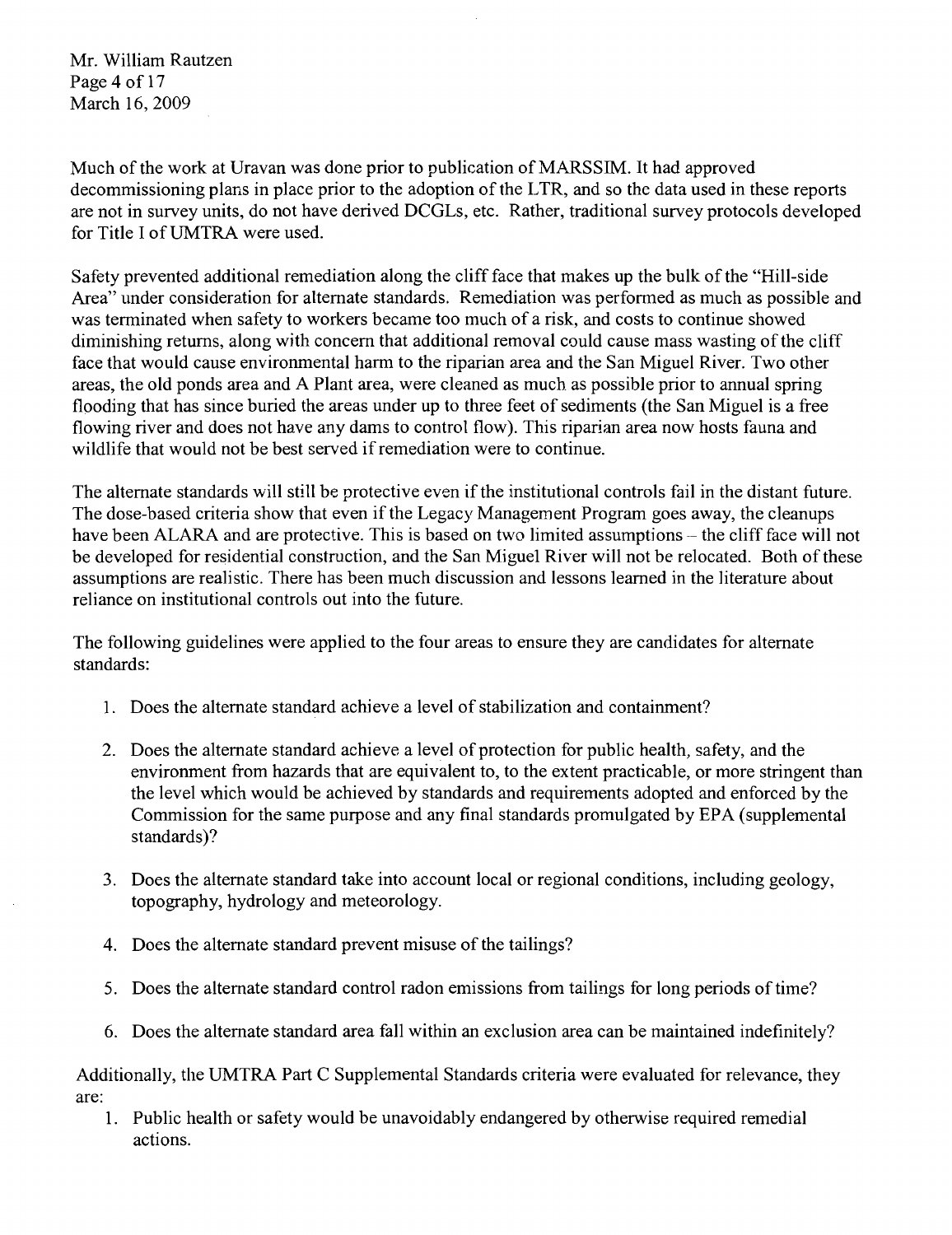- 2. Remedial actions would cause significant environmental damage, in comparison to the environmental and health benefits that would result from satisfying the standard.
- 3. The costs of land cleanup would be unreasonably high relative to the long-term benefits, and the residual radioactive materials do not pose a clear present or future hazard.
- 4. The remedial action costs for building s are clearly unreasonably high relative to the benefits.
- 5. Radionuclides other than those upon which the standards are based cause significant hazards.
- 6. There are no known remedial actions available.

The evaluations for each area are provided in the attachment to this letter in addition to the analysis provided in the contractor's report.

Therefore, since all four areas have been cleaned ALARA, are under permanent institutional control, meet stringent dose-based free-release standards (while not being free released) as well as EPA riskbased criteria, and DOE Supplemental Standards, present safety or environmental challenges should additional cleanup be attempted with little corresponding reduction in dose, the Division believes the four areas are candidates for alternative limits.

The four areas shall remain under institutional control and conform to the alternate standard of CCR1007-04§61.3 for restricted release.

Based on the Division's review of the record, we have approved the alternate standards for the four areas, and believe sufficient justification exists for NRC to concur with the Division.

If you have any additional questions, please contact myself at (303) 692-3423 or at steve.tarlton@state.co.us or Phil Egidi at (970) 248-7162 or phil.egidi@state.co.us.

Sincerely,

ferthen F. Tarfton, Acting Manager Radiation Program Hazardous Materials and Waste Management Division

SFT:pve

Attachment: As stated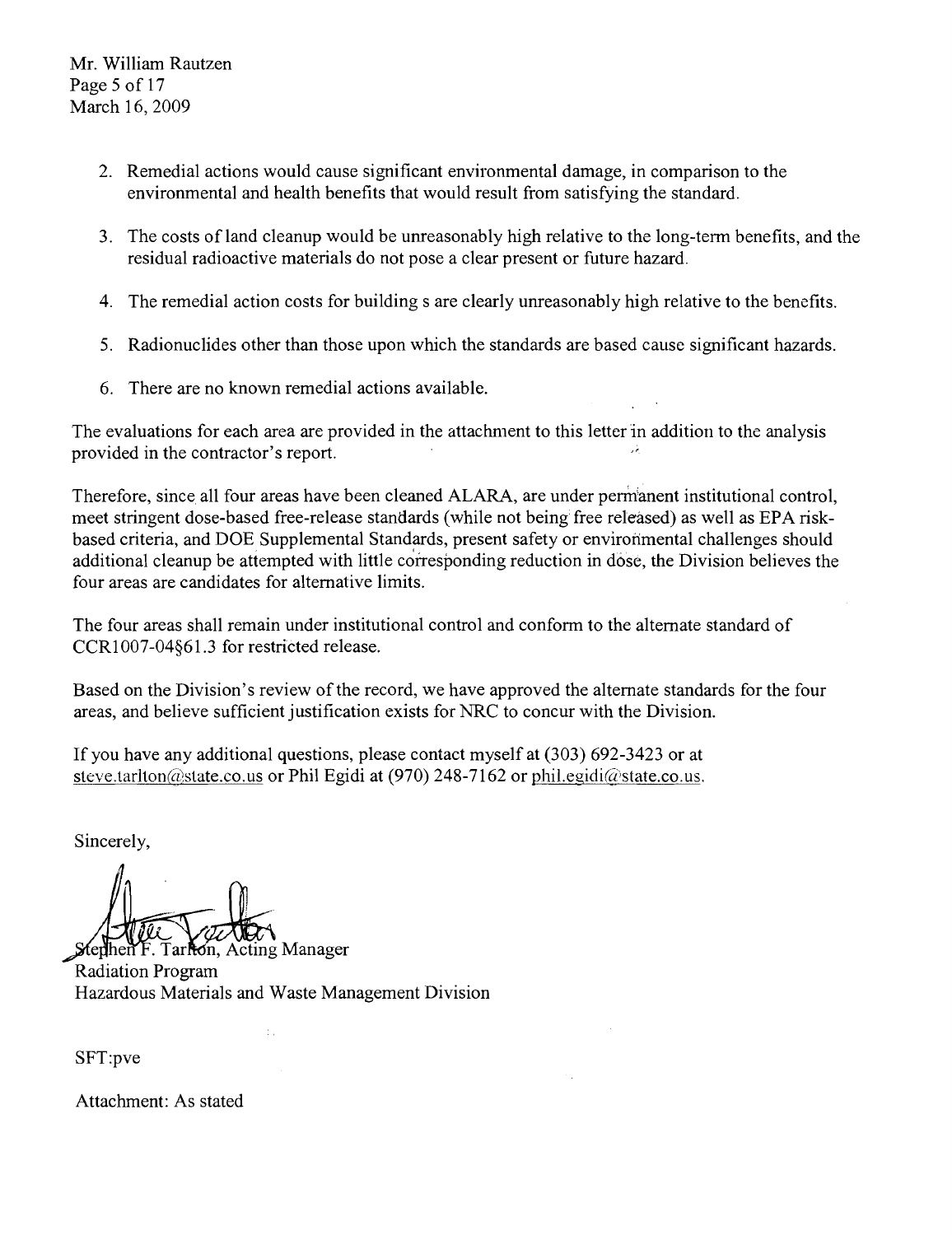Mr. William Rautzen Page 6 of 17 March 16, 2009

# Attachment 1. Analysis of alternate standards for four areas at the UMETCO Uravan Title II UMTRA Site.

## Mill Hillside Area.

The area consists of steep/near vertical slopes that are the result of down cutting of the San Miguel River. The area is about twenty two acres in size and extends from the mesa rim to the valley floor with an elevation change of approximately 500 feet.

The hillside was first used in the early 1900s for mining access and ore transport on a road cut that has been removed. In the mid-1930s, U.S. Vanadium constructed a vanadium plant on the hillside. In the 1940s, the vanadium plant was expanded several times to include uranium extraction. New process works were constructed in the 1950s in both the river valley (A-Plant) and Club Mesa (B-Plant) areas. After WWII, the original vanadium plant was shut down. Those mill structures were demolished and the foundations left in place.

Concrete foundations and contaminated soils were removed from the Mill Hillside in 1999,2001, and 2002. A total of approximately 46,000 cubic yards of contaminated materials were removed from the Mill Hillside. The cost of excavation and disposal exceeded \$1,800,000 including recontouring and rock armoring. Approximately 27,600 cubic yards of contaminated materials may remain in these cliff areas. Further excavation of contaminated soils from the steep slopes of the Mill Hillside poses an unacceptable risk to workers and threatens to de-stabilize the naturally stable slope. Additional excavation would require the use of heavy equipment in some areas, hand excavation in others, as well as scaling crews (hanging on ropes off the cliff face) and vacuum trucks to access the materials. Some materials would have to be carried by hand to a location where they can be placed into containers. These remedial actions would be extremely hazardous, entail great risk to workers, and result in destabilization of the existing slope. The use of heavy equipment to excavate these areas might in itself further destabilize the slope. In addition, de-stabilized slopes could be subject to mass wasting or rapid erosion and cause degradation of the water quality in the San Miguel River.

The hillside has been extensively surveyed for gamma radiation and 31 confirmatory soil samples were collected. Gamma measurements at one meter above the ground surface give a mean exposure rate of 45  $\mu$ R/hr or 0.4  $\mu$ Sv/hr with a maximum of 202  $\mu$ R/hr (2.02  $\mu$ Sv/hr) for a single 10 by 10 meter grid on the Mill Hillside. Numerous outcrops of natural uranium (exhibited by the multiple uranium mines) are in the area, and contribute to the gamma exposure flux.

Results from soils analysis showed that the average Ra-226 value is 17.1 pCi/g (0.63 kBq/kg), for the surface (0-15 cm) samples and 10.5 pCi/g (0.39 kBq/kg) for the sub-surface (15-30 cm) samples. Average Thorium-230 (Th-230) concentration is 22.6 pCi/g (0.84 kBq/kg) for the surface samples and 12.7 pCi/g (0.47 kBq/kg) for the sub-surface samples. The average Uranium 238 concentration is 20 pCi/g (0.74 kBq/kg).

Probabilistic and deterministic risk assessments were performed for this area. A recreational scenario was chosen as most likely since this is a cliff face in a remote canyon. The scenario also requires that the individual be willing to trespass into the area despite warning signs and potential legal consequences. As such, there will be relatively few persons who might trespass on to the Mill Hillside area for recreational purposes.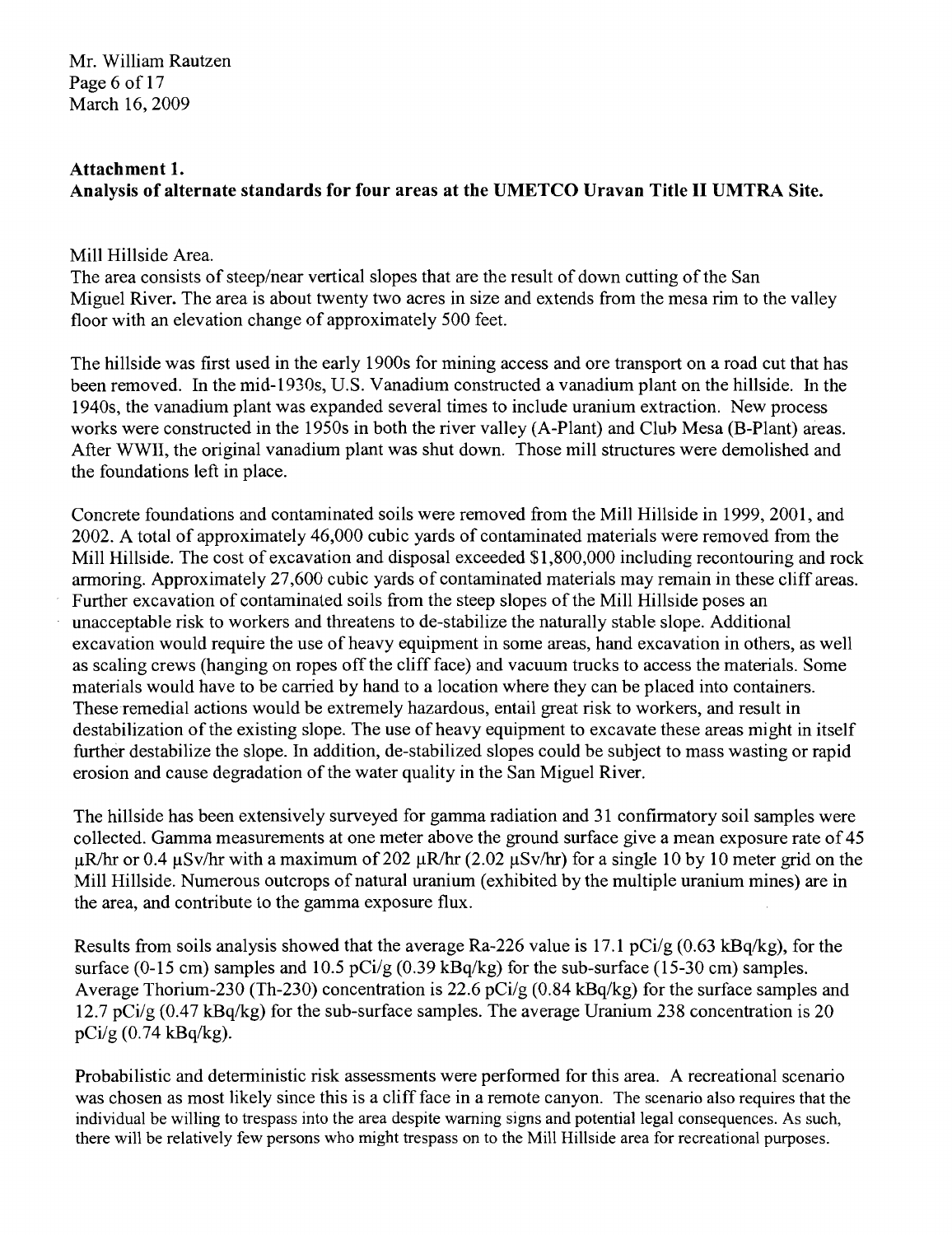Mr. William Rautzen Page 7 of 17 March 16,2009

Use of the site for eight hours, ten times per year, yields a calculated annual dose to the hunter-hiker of 0.3 mrem or  $3.0 \mu Sv$  excluding the ingestion of meat. The estimated annual dose for the hunter-hiker including the ingestion of meat was calculated to be 4.6 mrem  $(0.046 \text{ mSv})$ .

| Criteria                                                                    | Result (Yes, Somewhat, No) | Comment                        |
|-----------------------------------------------------------------------------|----------------------------|--------------------------------|
| Does the alternate standard achieve a                                       | Somewhat                   | Remediated ALARA, tailings     |
| level of stabilization and containment?                                     |                            | still available for surface    |
|                                                                             |                            | transport                      |
|                                                                             |                            |                                |
| Does the alternate standard achieve a                                       | Yes                        | Meets NRC LTR as well as       |
| level of protection for public health,                                      |                            | EPA risk levels. Dose          |
| safety, and the environment from                                            |                            | estimates are about 3 mrem/y   |
| hazards that are equivalent to, to the                                      |                            | above background for the       |
| extent practicable, or more stringent                                       |                            | hiker/camper.                  |
| than the level which would be achieved                                      |                            |                                |
| by standards and requirements adopted<br>and enforced by the Commission for |                            |                                |
| the same purpose and any final                                              |                            |                                |
| standards promulgated by EPA                                                |                            |                                |
| (supplemental standards)?                                                   |                            |                                |
|                                                                             |                            |                                |
| Does the alternate standard take into                                       | Yes                        | Remote cliff face, not         |
| account local or regional conditions,                                       |                            | accessible by humans, will     |
| including geology, topography,                                              |                            | remain under DOE control.      |
| hydrology and meteorology.                                                  |                            |                                |
|                                                                             |                            |                                |
| Does the alternate standard prevent                                         | Yes                        | Limited access, DOE control,   |
| misuse of the tailings?                                                     |                            | tailings not easily accessible |
|                                                                             |                            |                                |
| Does the alternate standard control                                         | No                         | No control of radon from       |
| radon emissions from tailings for long                                      |                            | residual radioactive material  |
| periods of time?                                                            |                            |                                |
| Does the alternate standard area fall                                       | Yes                        | Will be in DOE Legacy          |
| within an exclusion area can be                                             |                            | Management footprint.          |
| maintained indefinitely?                                                    |                            |                                |
|                                                                             |                            |                                |
| Public health or safety would be                                            | Yes                        | Clear and present danger to    |
| unavoidably endangered by otherwise                                         |                            | workers on the cliff face      |
| required remedial actions.                                                  |                            |                                |
|                                                                             |                            |                                |
| Remedial actions would cause                                                | Yes                        | Possible mass wasting of the   |

significant environmental damage, in cliff could impact riparian comparison to the environmental and <br>areas and water quality in San

health benefits that would result from  $\parallel$  Miguel River

Table 1. Hillside Area

satisfying the standard.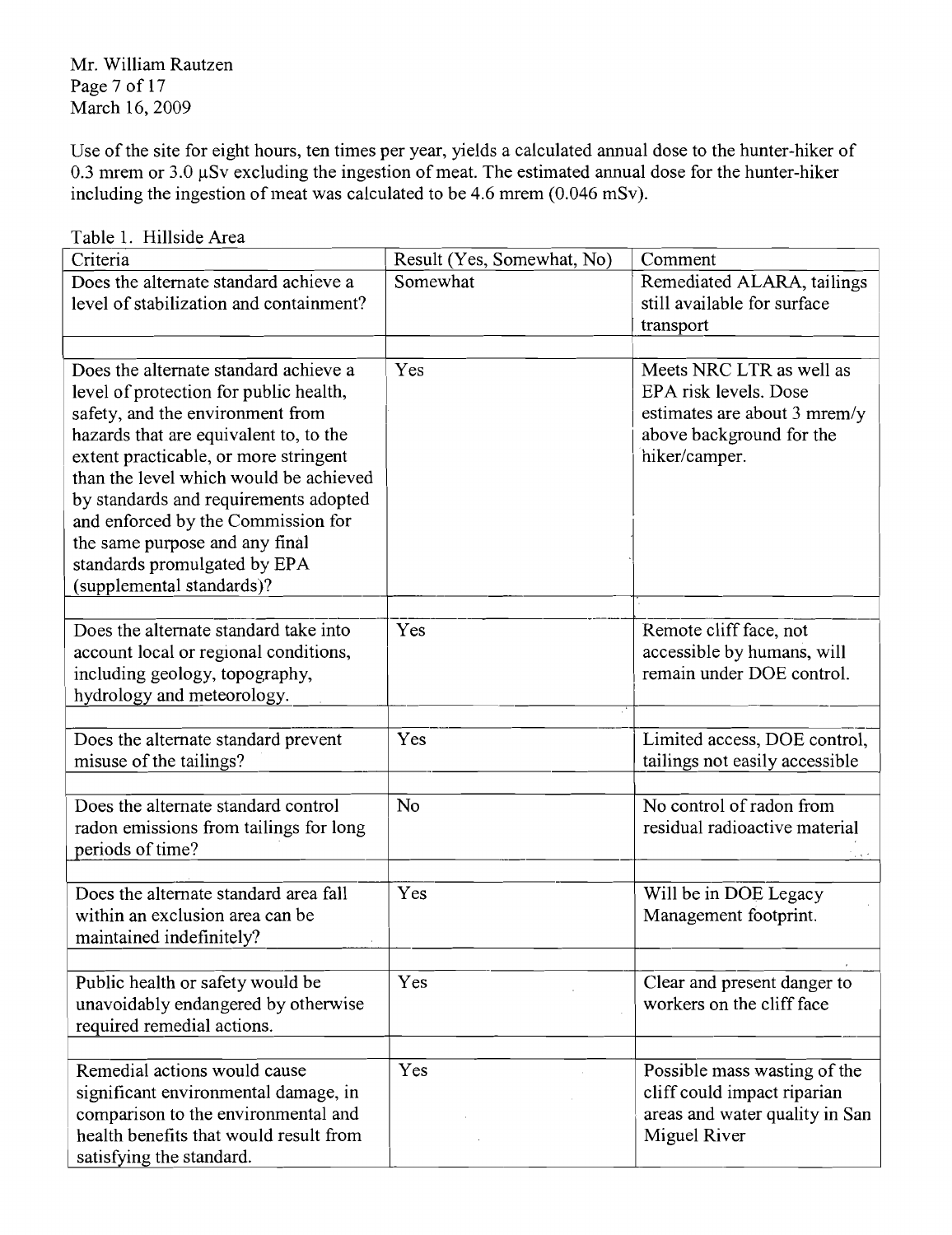| Criteria                                                                      | Result (Yes, Somewhat, No) | Comment                                                        |
|-------------------------------------------------------------------------------|----------------------------|----------------------------------------------------------------|
|                                                                               |                            |                                                                |
| The costs of land cleanup would be<br>unreasonably high relative to the long- | Yes                        | Additional costs estimated at<br>$>$ \$6 million for potential |
| term benefits, and the residual                                               |                            | reduction in dose of $\sim$ 3                                  |
| radioactive materials do not pose a                                           |                            | $merm/y$ .                                                     |
| clear present or future hazard.                                               |                            |                                                                |
|                                                                               |                            |                                                                |
| The remedial action costs for buildings                                       | <b>NA</b>                  | No buildings involved.                                         |
| are clearly unreasonably high relative<br>to the benefits.                    |                            |                                                                |
|                                                                               |                            |                                                                |
| Radionuclides other than those upon                                           | N <sub>o</sub>             | Th-230 levels comparable to                                    |
| which the standards are based cause                                           |                            | Ra-226 in this area.                                           |
| significant hazards.                                                          |                            |                                                                |
|                                                                               |                            |                                                                |
| There are no known remedial actions                                           | Somewhat                   | Technologies are available,                                    |
| available.                                                                    |                            | but pose unacceptable risk to                                  |
|                                                                               |                            | workers and the environment.                                   |

 $\bar{\nu}$  $\ddot{\mathbb{I}}$ ÷.

 $\hat{\mathcal{A}}$ 

 $\mathcal{A}^{\mathcal{A}}$ 

Conclusion: The Millside Area shall be subject to the following alternate standard:

 $\bar{\mathbf{z}}$ 

 $\mathcal{L}_{\mathrm{max}}$ 

 $~CCR$  1007-04§61.3 for restricted release (< 25 mrem/y above background to the reasonably maximally exposed individual). The site shall remain under institutional control and not be developed for human habitation.

 $\frac{1}{4}$ 

 $\mathcal{A}(\mathcal{A})$  and  $\mathcal{A}(\mathcal{A})$ 

 $\mathcal{A}^{\mathcal{A}}$ 

 $\sim 10^7$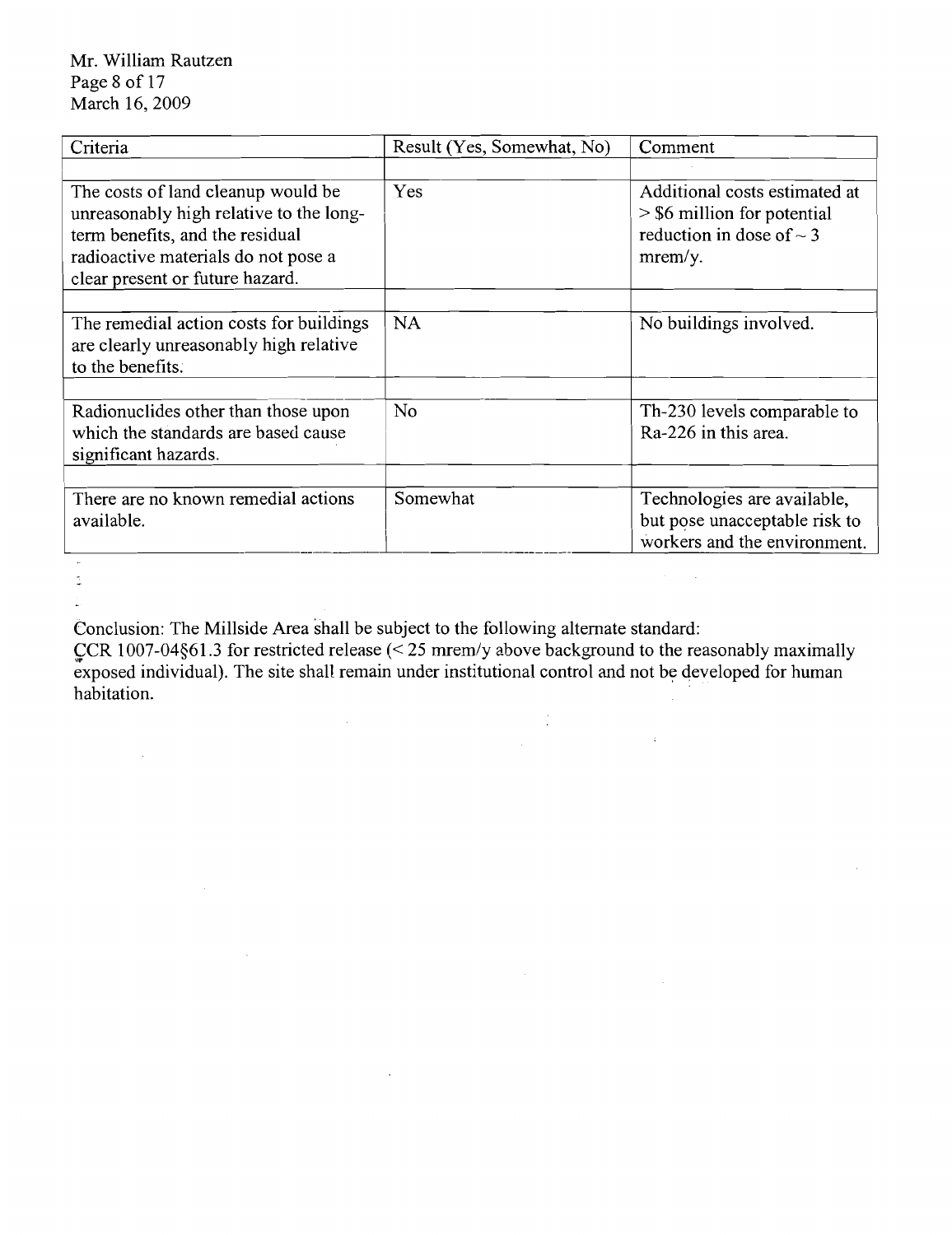Mr. William Rautzen Page 9 of 17 March 16,2009

## 2. A-Plant North

The A-Plant North area encompasses about 2 acres located on the northwestern part ofthe A-Plant area adjacent to the San Miguel River. The area includes riparian habitat in the flood plain ofthe San Miguel River. The area was a part of the A-Plant mill that produced uranium and vanadium (the B-Plant was on top of the mesa), and also includes the former Joe Junior radium mill.

A-Plant mill decommissioning, begun in June 1994, required the demolition, removal and disposal of 91 mill buildings and assorted mill processing equipment. Approximately 23,500 cubic yards of building debris were sized and placed in Tailings Pile 2. Between March 1995 and June 1999, approximately 480,000 cubic yards of contaminated soils were removed from the A-Plant area and placed in Tailings Pile 2. Almost the entire mill area was stripped to bedrock and reclaimed using uncontaminated soil. Total cost for the 1995 - 1999 reclamation of the A-Plant area exceeded \$7,250,000. In 2006, remediation in the northern part of the A-Plant area was undertaken to remove additional contaminated soils in areas identified by post remediation surveys. This activity removed'an additional 43,000 cubic yards of contaminated soils.

Approximately 10,000 cubic yards of elevated soils remain within a riparian area in the flood plain of the San Miguel River. Excavation of contaminated soils would necessitate the removal of all riparian vegetation from the banks and in the flood plain of the San Miguel River and would cause excessive harm to the environmentally sensitive wetland area. The area is within the annual flood plain ofthe San Miguel River and within the DOE's long-term surveillance area. No habitable structures can or will be constructed in the alternative standards area within the flood plain of the San Miguel River.

Gamma exposure measurements collected in the riparian area at one meter above the ground surface average 21.47  $\mu$ R/hr (0.2  $\mu$ Sv/h) with a maximum of 45.1  $\mu$ R/hr (0.45  $\mu$ Sv/h) for a single 10 by 10 meter grid. Seven confirmation soil samples were collected in the A-Plant North area for laboratory analysis. The average Ra-226 value was 2.54 pCi/g (0.09 kBq/kg) for the surface samples and 2.88  $pCi/g (0.11 kBq/kg)$  for the sub-surface samples. Average Thorium-230 concentrations were 5.36  $pCi/g$  $(0.20 \text{ kBa/kg}$  for the surface samples and  $5.27 \text{ pCi/g}$   $(0.20 \text{ kBa/kg})$  for the sub-surface samples. The A-Plant North area does not contribute any significant contaminants to the San Miguel River and there are no impacts to the river system from residual materials in the area.

The most likely exposed person is a hunter, hiker or fisherman who ignores signs and fences. Since this area is under perpetual DOE control, the person would be trespassing onto the property. The risk assessment conducted for County Road Y-11 is applicable here also since the conditions are the same. The risk assessment shows that the maximum exposure would be to a fisherman  $(1.28$  mrem per year) who fishes along the river bank and that the estimated collective annual dose to members of the public would be 0.11 personrem (0.00 1 person-sievert). whose level of exposure is well below 25 mrem per year (and EPA's risk limit) acceptable public dose even if that person were to visit the site several times a year.

| Criteria                                | Result (Yes, Somewhat, No) | Comment                     |
|-----------------------------------------|----------------------------|-----------------------------|
| Does the alternate standard achieve a   | Yes                        | Soils are stabilized by     |
| level of stabilization and containment? |                            | vegetation and subject to   |
|                                         |                            | additional sedimentation by |

#### **Table 2. A-Plant North Area**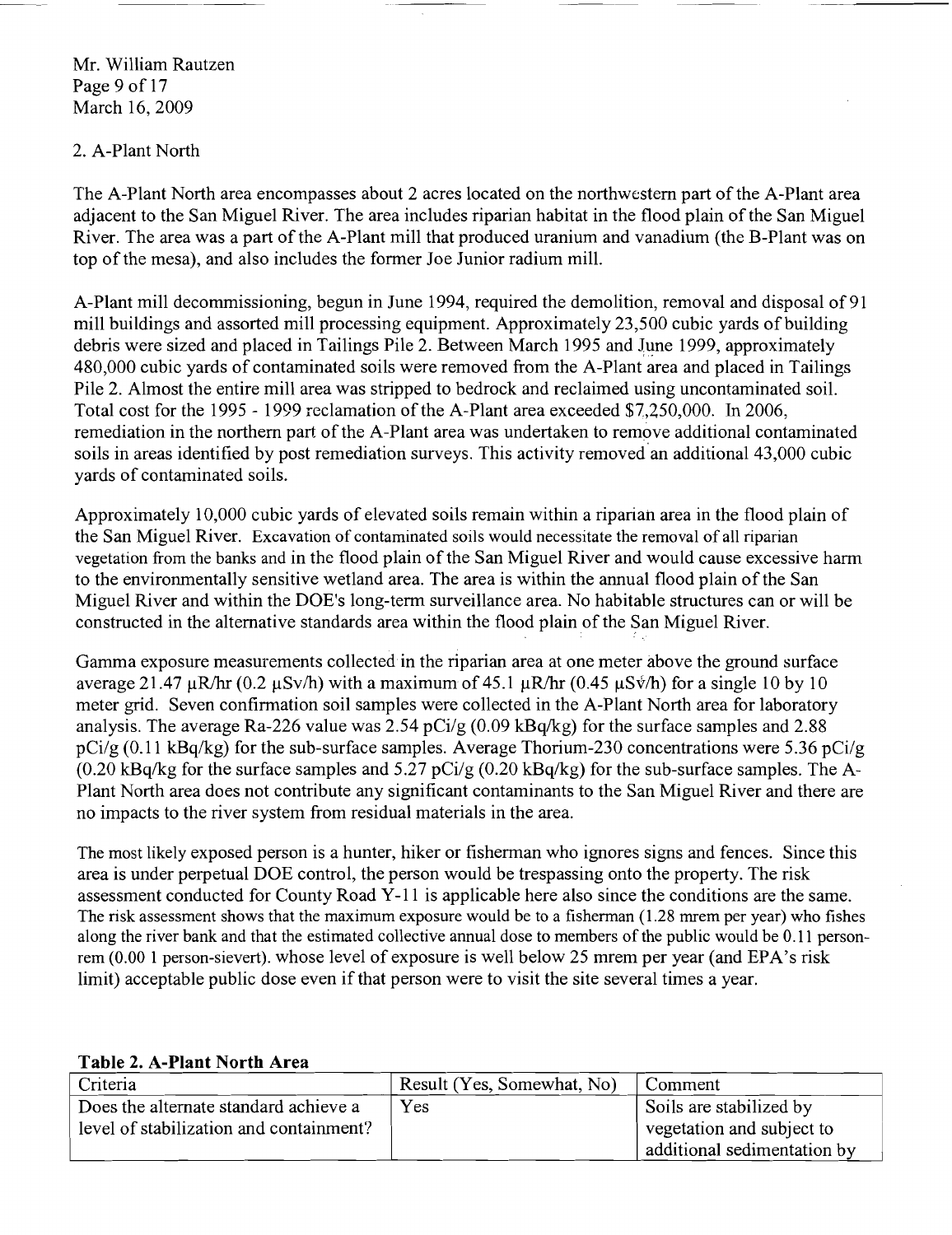| Criteria                                                                                                                                                                                                                                                                                                                                                                                                                       | Result (Yes, Somewhat, No) | Comment                                                                                                                           |
|--------------------------------------------------------------------------------------------------------------------------------------------------------------------------------------------------------------------------------------------------------------------------------------------------------------------------------------------------------------------------------------------------------------------------------|----------------------------|-----------------------------------------------------------------------------------------------------------------------------------|
|                                                                                                                                                                                                                                                                                                                                                                                                                                |                            | future flooding.                                                                                                                  |
|                                                                                                                                                                                                                                                                                                                                                                                                                                |                            |                                                                                                                                   |
| Does the alternate standard achieve a<br>level of protection for public health,<br>safety, and the environment from<br>hazards that are equivalent to, to the<br>extent practicable, or more stringent<br>than the level which would be achieved<br>by standards and requirements adopted<br>and enforced by the Commission for<br>the same purpose and any final<br>standards promulgated by EPA<br>(supplemental standards)? | Yes                        | Meets all alternate criteria for<br>CDPHE and EPA.                                                                                |
| Does the alternate standard take into<br>account local or regional conditions,<br>including geology, topography,<br>hydrology and meteorology.                                                                                                                                                                                                                                                                                 | Yes                        | Sensitive wetlands/riparian<br>area in a remote location.                                                                         |
| Does the alternate standard prevent<br>misuse of the tailings?                                                                                                                                                                                                                                                                                                                                                                 | Yes                        | Tailings are in exclusion area<br>under DOE Legacy<br>Management control.                                                         |
| Does the alternate standard control<br>radon emissions from tailings for long<br>periods of time?                                                                                                                                                                                                                                                                                                                              | Yes                        | Sediments will likely build up<br>over the tailings, no<br>structures to be built on or in<br>the area.                           |
| Does the alternate standard area fall<br>within an exclusion area can be<br>maintained indefinitely?                                                                                                                                                                                                                                                                                                                           | Yes                        | DOE Legacy Management                                                                                                             |
| Public health or safety would be<br>unavoidably endangered by otherwise<br>required remedial actions.                                                                                                                                                                                                                                                                                                                          | N <sub>o</sub>             | Environmental concerns in<br>this instance.                                                                                       |
| Remedial actions would cause<br>significant environmental damage, in<br>comparison to the environmental and<br>health benefits that would result from<br>satisfying the standard.                                                                                                                                                                                                                                              | Yes                        | No meaningful reduction in<br>dose or dose rate, yet would<br>require complete destruction<br>of riparian/wetlands<br>vegetation. |
| The costs of land cleanup would be<br>unreasonably high relative to the long-<br>term benefits, and the residual<br>radioactive materials do not pose a                                                                                                                                                                                                                                                                        | Somewhat                   | Would require heavy<br>engineering (e.g., coffer<br>dams) to divert river flows.                                                  |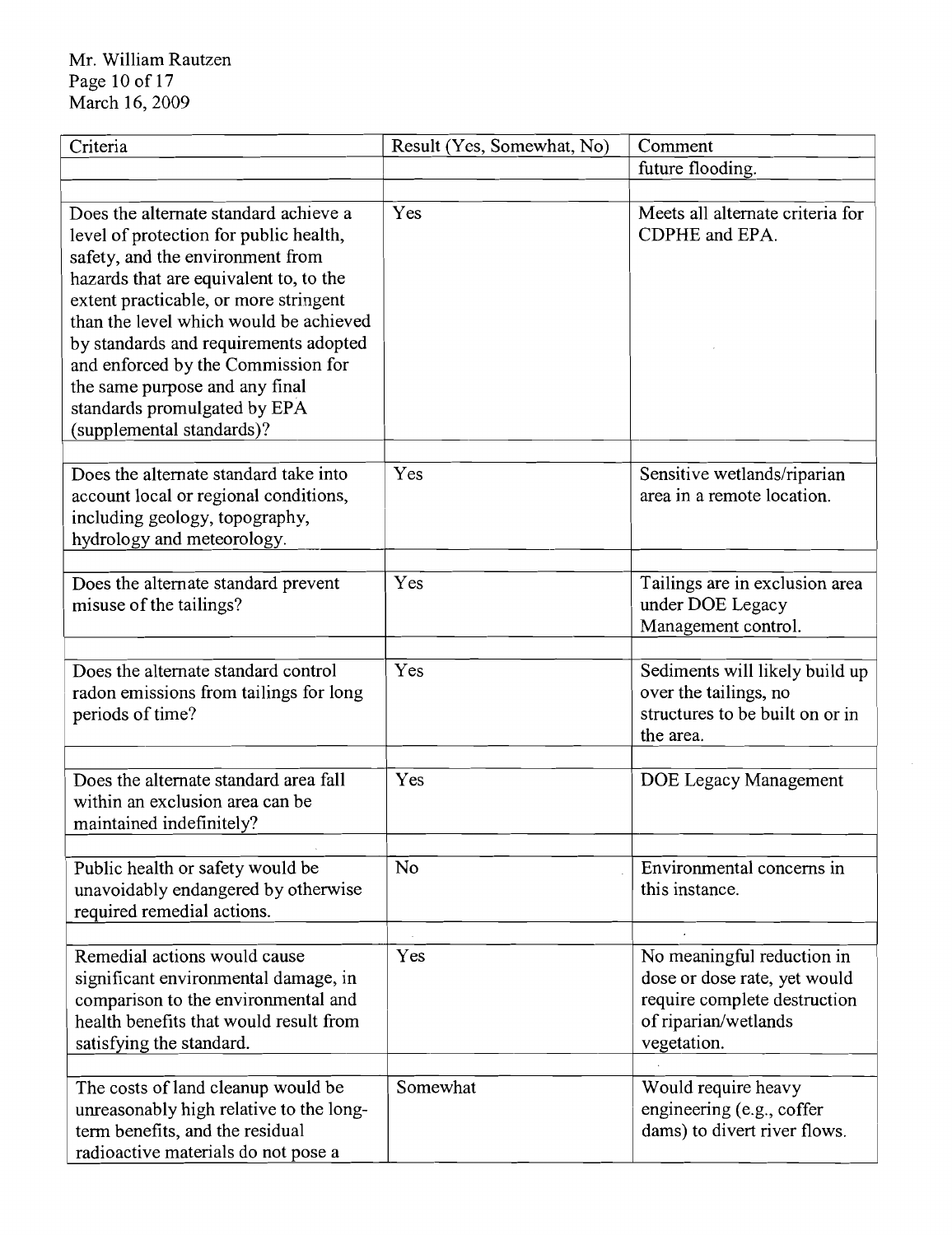Mr. William Rautzen Page 11 of 17 March 16, 2009

 $\sim 10^{-1}$ 

| Criteria                                                                                              | Result (Yes, Somewhat, No) | Comment                                                                              |
|-------------------------------------------------------------------------------------------------------|----------------------------|--------------------------------------------------------------------------------------|
| clear present or future hazard.                                                                       |                            |                                                                                      |
|                                                                                                       |                            |                                                                                      |
| The remedial action costs for buildings<br>are clearly unreasonably high relative<br>to the benefits. | <b>NA</b>                  | No buildings involved.                                                               |
|                                                                                                       |                            |                                                                                      |
| Radionuclides other than those upon<br>which the standards are based cause<br>significant hazards.    | No.                        | Thorium in relative<br>equilibrium with radium.                                      |
|                                                                                                       |                            |                                                                                      |
| There are no known remedial actions<br>available.                                                     | No                         | Remediation could be<br>pursued, but not worth the<br>environmental insult and cost. |

 $\bar{A}$ 

 $\sim$ 

 $\mathcal{A}$ 

Conclusion: The A-Plant North Area shall be subject to the following alternate standard: CCR 1007-04§61.3 for restricted release  $\approx$  25 mrem/y above background to the reasonably maximally exposed individual). The site shall remain under institutional control and not be developed for human habitation.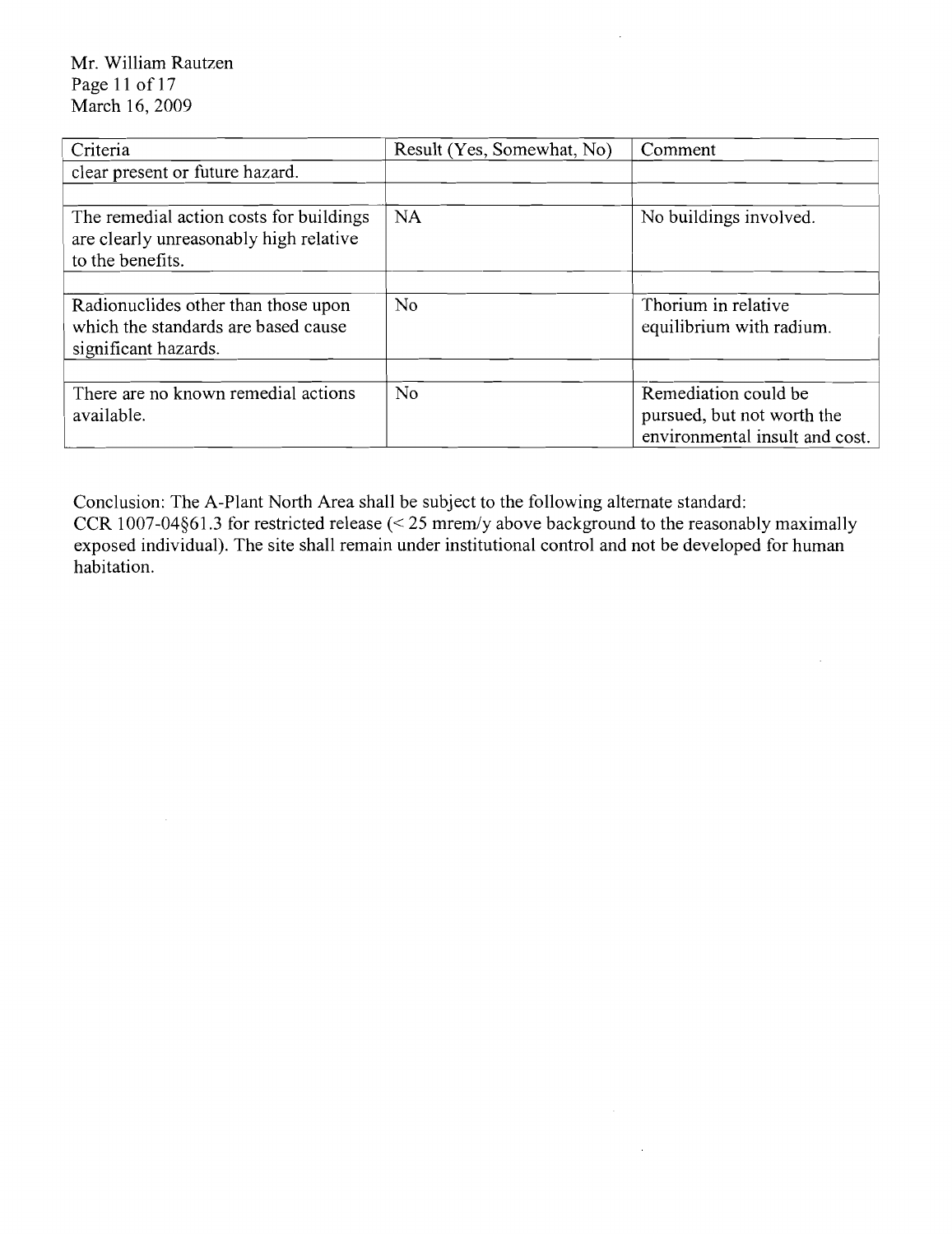Mr. William Rautzen Page 12 of 17 March 16, 2009

## 3. River Ponds Areas

The River Ponds were constructed of mill tailings along the main channel of the San Miguel River. There were seven ponds, two on the northeast bank of the river and five on the southwest bank. These ponds were directly north of the A-Plant area and were used in the uranium and vanadium recovery operations including the former Joe Junior radium mill.. The area commonly floods during spring runoff and contains diverse wildlife habitat.

During the mid-1990s, excavation was conducted during winter low-flows in the river and extended into natural soils beneath the tailings material. Excavation ceased when river water flooded the excavation areas. Approximately 332,500 cubic yards of material were excavated from the River Ponds area. Riprap dikes or groins two to three feet high were constructed across the excavated areas to the limits of the river channel. These groins protected the area against future erosion and promoted alluviation in the former River Ponds area. Total cost for reclamation of the River Ponds area exceeded \$4,000,000.

Gamma exposure rates from 20 to 60  $\mu$ R/hr indicated local hot spots in the cleanup area prior to final excavation and river alluviation. Final verification surveys were not possible because the excavation was flooded before a survey could be conducted. Areas of residual contamination were subsequently covered by 2 to 3 feet ofrecent alluvial sediment and stabilized by riparian vegetation.

During the seasonal low-water period of the San Miguel River in 2007 ( $\sim$  15 years post remediation), a random walking survey was conducted in the north and south river ponds areas. This survey measured gamma ray exposure rates at an elevation of one meter above the ground surface and Ra-226 equivalent concentrations at 1 foot above ground surface. The exposures ranged from 13.7 to 17.9  $\mu$ R/hr (0.137 to 0.179  $\mu$ Sv/h) in the North Pond area and between 14.4 and 17.2  $\mu$ R/hr (0.144 and 0.172  $\mu$ Sv/h) in the South Pond area. Ra-226 equivalent concentrations (i.e., calculated based on exposure rate) ranged from 2.4 to 5.8 pCi/g  $(0.089 \text{ to } 0.21 \text{ kBa/kg})$  in the North Pond area and between 3.8 and 6.9 pCi/g  $(0.15$ andO.26 kBq/kg) in the South Pond area. The results of the survey show that there are no sources of significant radiation at the surface in the reclaimed pond areas and that exposure rates and Ra-226 concentrations are within background ranges.

Monitoring ofwater in the San Miguel River has been conducted quarterly since 1987 at stations above and below the River Ponds. Monitoring results indicate that the River Ponds area does not contribute any significant contaminants to the San Miguel River and that there are no impacts from residual materials from the area. Because current exposure rates are within background ranges there is no incremental health risk to the general public or future site workers from residual radiological materials within the River Ponds area.

The most likely exposed person is a hunter, hiker or fisherman who ignores signs and fences. Since this area is under perpetual DOE control, the person would be trespassing onto the property. The risk assessment conducted for County Road Y-11 is applicable here also since the conditions are the same. The risk assessment shows that the maximum exposure would be to a fisherman (1.28 mrem per year) who fishes along the river bank and that the estimated collective annual dose to members of the public would be 0.11 person-rem (0.00 1 person-sievert). whose level of exposure is well below 25 mrem per year (and EPA's risk limit) acceptable public dose even if that person were to visit the site several times a year.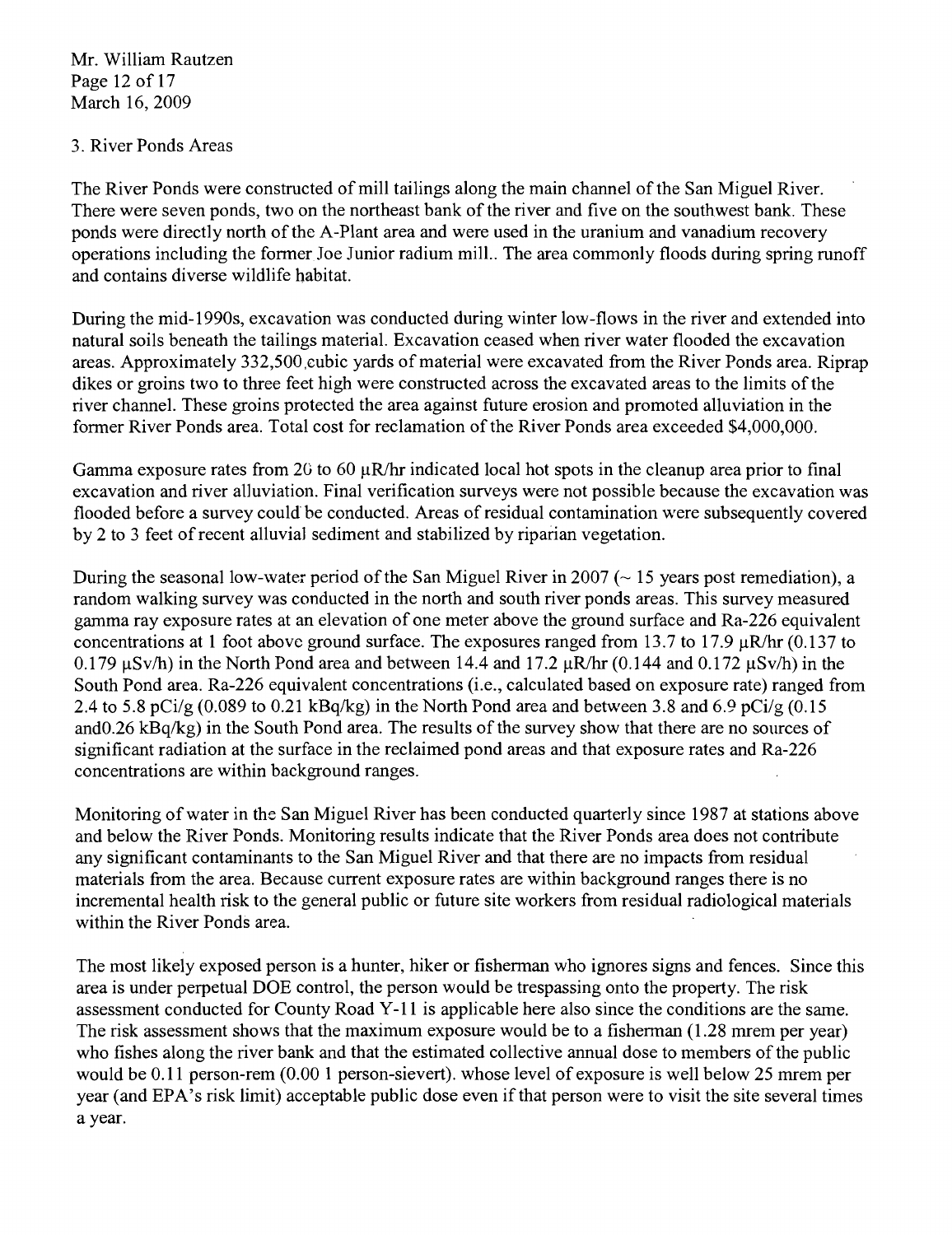Mr. William Rautzen Page 13 of 17 March 16, 2009

Addition remedial actions would include the stripping the area of all riparian vegetation and excavating and stockpiling approximately 2 to 3 feet of clean alluvial sediments. Excavation of contaminated soils would necessitate the removal of all riparian vegetation from the banks of the San Miguel River. Destruction of the wetlands would directly cause excessive environmental harm. A cutoff wall or withdrawal wells would need to be installed so that the entire area could be dewatered and the presence ofresidual contaminants confirmed and then removed. Excavation and disposal of an estimated 48,400 cubic yards of contaminated materials could then be conducted. All activities would require the construction on run-on and run-off control features as well as the building of a decontamination facility for equipment decontamination. Disposal would have to be off-site since the final cap is in place on all cells at this site. Proximity of the remedial activities to the San Miguel River would make this a difficult and costly exercise. The existing surface treatment, including mantling, groins and re-vegetation would have to be reestablished after any additional remediation.

| Criteria                                                                        | Result (Yes, Somewhat, No) | Comment                                           |
|---------------------------------------------------------------------------------|----------------------------|---------------------------------------------------|
| Does the alternate standard achieve a                                           | Yes                        | Materials are under 2-3 feet                      |
|                                                                                 |                            | of sediment.                                      |
| level of stabilization and containment?                                         |                            |                                                   |
|                                                                                 |                            |                                                   |
| Does the alternate standard achieve a<br>level of protection for public health, | Yes                        | Gamma exposure rates are<br>background. Radon not |
| safety, and the environment from                                                |                            | measured, however the cover                       |
| hazards that are equivalent to, to the                                          |                            | sediments are often saturated                     |
| extent practicable, or more stringent                                           |                            | and $2 - 3$ feet thick.                           |
| than the level which would be achieved<br>by standards and requirements adopted |                            |                                                   |
| and enforced by the Commission for                                              |                            |                                                   |
| the same purpose and any final                                                  |                            |                                                   |
| standards promulgated by EPA                                                    |                            |                                                   |
| (supplemental standards)?                                                       |                            |                                                   |
|                                                                                 |                            |                                                   |
| Does the alternate standard take into<br>account local or regional conditions,  | Yes                        | Riparian area of San Miguel<br>River.             |
| including geology, topography,                                                  |                            |                                                   |
| hydrology and meteorology.                                                      |                            |                                                   |
|                                                                                 |                            |                                                   |
| Does the alternate standard prevent                                             | Yes                        | Tailings are in-accessible                        |
| misuse of the tailings?                                                         |                            | under $2 - 3$ feet of sediments                   |
| Does the alternate standard control                                             | Yes                        | Additional sediments will                         |
|                                                                                 |                            | continue to build up and                          |
| radon emissions from tailings for long<br>periods of time?                      |                            | shield radon.                                     |
|                                                                                 |                            |                                                   |
| Does the alternate standard area fall                                           | Yes                        | DOE Legacy Management                             |
| within an exclusion area can be                                                 |                            | Area.                                             |
| maintained indefinitely?                                                        |                            |                                                   |
|                                                                                 |                            |                                                   |
|                                                                                 |                            |                                                   |

### **Table 3. River Ponds Area**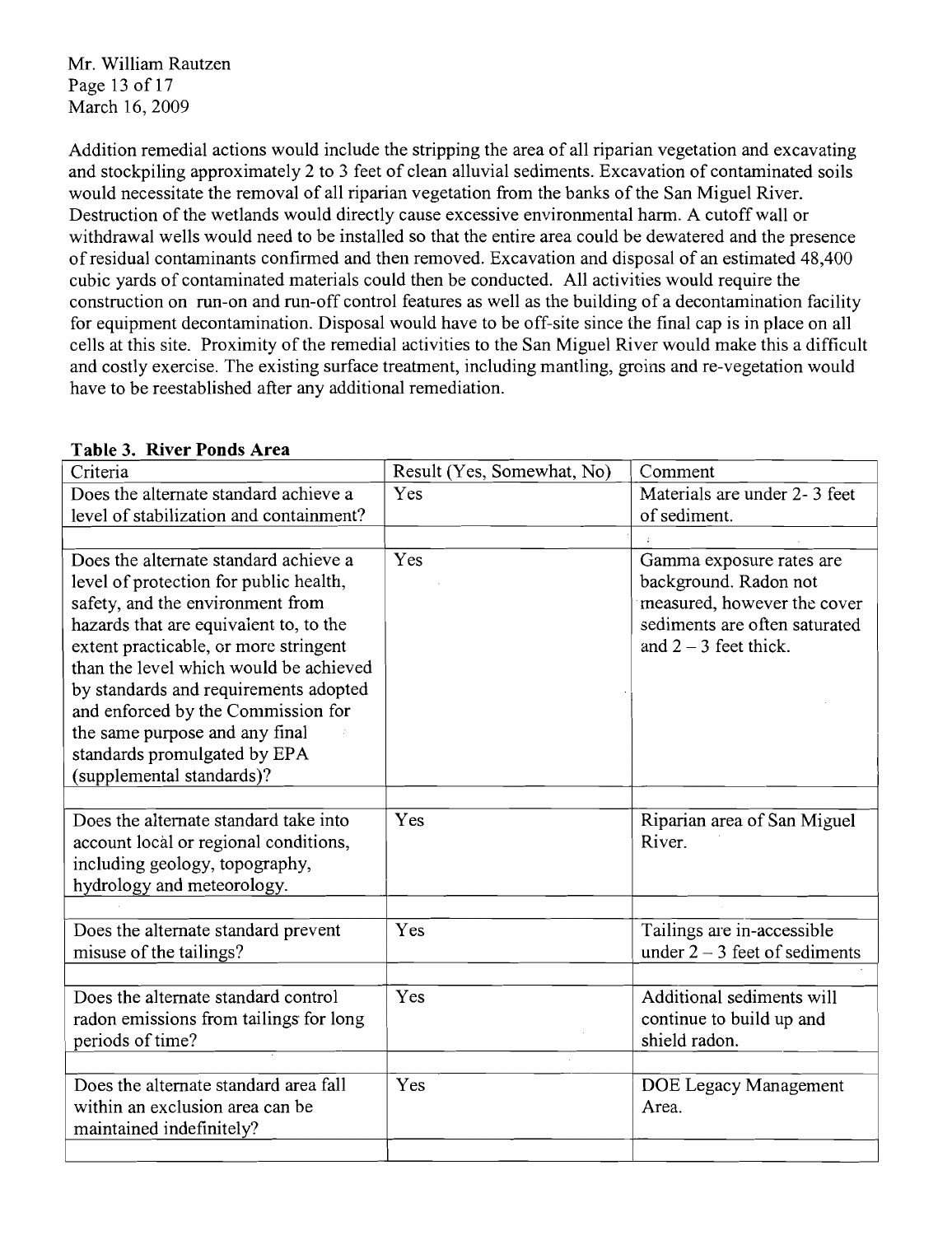| Criteria                                                                                                                                                                                   | Result (Yes, Somewhat, No)  | Comment                                                                                                                                                                              |
|--------------------------------------------------------------------------------------------------------------------------------------------------------------------------------------------|-----------------------------|--------------------------------------------------------------------------------------------------------------------------------------------------------------------------------------|
| Public health or safety would be<br>unavoidably endangered by otherwise<br>required remedial actions.                                                                                      | N <sub>o</sub>              | Environmental harm.                                                                                                                                                                  |
|                                                                                                                                                                                            |                             |                                                                                                                                                                                      |
| Remedial actions would cause<br>significant environmental damage, in<br>comparison to the environmental and<br>health benefits that would result from<br>satisfying the standard.          | Yes                         | All wetlands/riparian<br>vegetation in the area would<br>be destroyed, sediment load<br>in river could increase as a<br>result of stirring things up.                                |
|                                                                                                                                                                                            |                             |                                                                                                                                                                                      |
| The costs of land cleanup would be<br>unreasonably high relative to the long-<br>term benefits, and the residual<br>radioactive materials do not pose a<br>clear present or future hazard. | Yes                         | No reduction in dose even if<br>buried sediments are<br>remediated.                                                                                                                  |
|                                                                                                                                                                                            |                             |                                                                                                                                                                                      |
| The remedial action costs for building s<br>are clearly unreasonably high relative<br>to the benefits.                                                                                     | <b>NA</b>                   | No buildings now or in the<br>future.                                                                                                                                                |
|                                                                                                                                                                                            |                             |                                                                                                                                                                                      |
| Radionuclides other than those upon<br>which the standards are based cause<br>significant hazards.                                                                                         | No                          | Thorium in relative<br>agreement with radium.                                                                                                                                        |
| $\sqrt{2}$                                                                                                                                                                                 |                             |                                                                                                                                                                                      |
| There are no known remedial actions<br>available.                                                                                                                                          | No<br>$\hat{\mathcal{A}}$ , | There are remedial actions<br>that could be undertaken,<br>they would however not be<br>environmentally or<br>economically feasible and<br>would not result in reduction<br>of dose. |

Conclusion: The River Ponds Area shall be subject to the following alternate standard: CCR 1007-04§61.3 for restricted release  $\approx$  25 mrem/y above background to the reasonably maximally exposed individual). The site shall remain under institutional control and not be developed for human habitation.

 $\sim 40\,$  km  $^{-1}$ 

 $\sim 10^7$ 

 $\sim 10^{-1}$ 

 $\mathcal{A}_{\mathcal{A}}$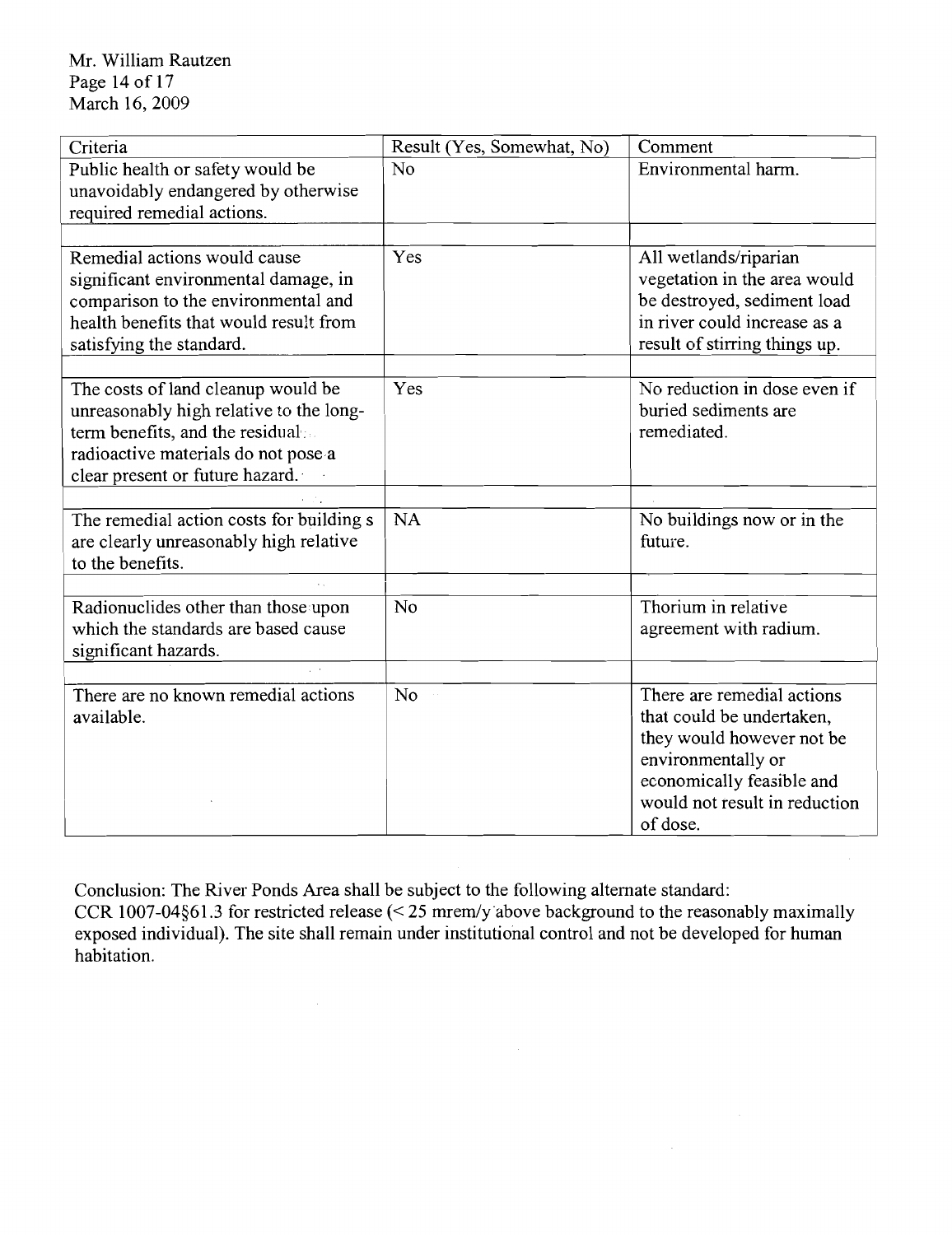Mr. William Rautzen Page 15 of 17 March 16, 2009

## 4. County Road Y-11.

The County Road Y- 11 alternative standards area consists of a 5,800-foot section ofroad between the County Road Y-11 Bridge and the Old Iron Bridge. The area is on the southwest side of the San Miguel River, paralleling the Club Ranch Ponds area. The road is located partially within the DOE Legacy management footprint. County Road Y- 11 is composed of natural earthen materials that were used in construction of the road, including NORM in the form of overburden and waste rock; some tailings were also used in the right of way for the road. The roadway is relatively flat and follows the gentle down gradient direction of the San Miguel River. Contaminated materials were located in the borrow ditches for the road as well as under the road surface.

Removal activities were initiated in 1998 as a part of the cleanup of the Town Dump area and additional contaminated soils were excavated in 2006 (the additional removal is accounted for in the Alternate Soil Standards Report). A total of approximately 8,200 cubic yards of contaminated materials were removed from the roadway and transported to a disposal cell on Club Mesa. These previous remedial activities have been conducted to assure that routine maintenance along the roadway can be conducted without creating worker exposures. The County prefers the alternate standard be applied rather than expend funds for a limited reduction in dose.

Contaminated soils may exist at depth  $(2, 3)$  beneath the roadway. Exposure readings along the roadway after reclamation activities were complete are within background ranges and pose no additional or incremental risk to human health for people traveling on the road.

Gamma exposure measurements at one meter above the ground surface range from 13.9 to 36.8  $\mu$ R/hr (0.139 to 0.369  $\mu$ Sv/h) on County Road Y- 11 and equivalent Ra-226 concentrations (calculated from exposure rates) ranged from 0 to 20.2 pCi/g (0 to 0.75 kBq/kg).

County Road Y- 11 is currently owned by Montrose County. Institutional controls agreed to by Montrose County, BLM and DOE will control future integrity of the road. Since it is a County Road, the public will have access and use of this road.

A risk assessment and ALARA analysis was conducted for this area. Five exposure scenarios were evaluated ranging from day hiker to road maintenance worker. The risk assessment shows that the maximum exposure would be to a fisherman (1.36 mrem or 13.6  $\mu$ Sv per year) who uses the road to access the river bank and then fishes along the river bank. It should be noted that additional soils ere removed subsequent to the risk assessment in 1998, making the source terms smaller and the risk assessment more conservative.

| Criteria                                | Result (Yes, Somewhat, No) | Comment                        |
|-----------------------------------------|----------------------------|--------------------------------|
| Does the alternate standard achieve a   | Yes                        | Materials are buried and       |
| level of stabilization and containment? |                            | under an institutional control |
|                                         |                            |                                |
| Does the alternate standard achieve a   | Yes                        | Meets dose and risk levels     |
| level of protection for public health,  |                            | and supplemental standard      |

# Table 4. County Road Y-11.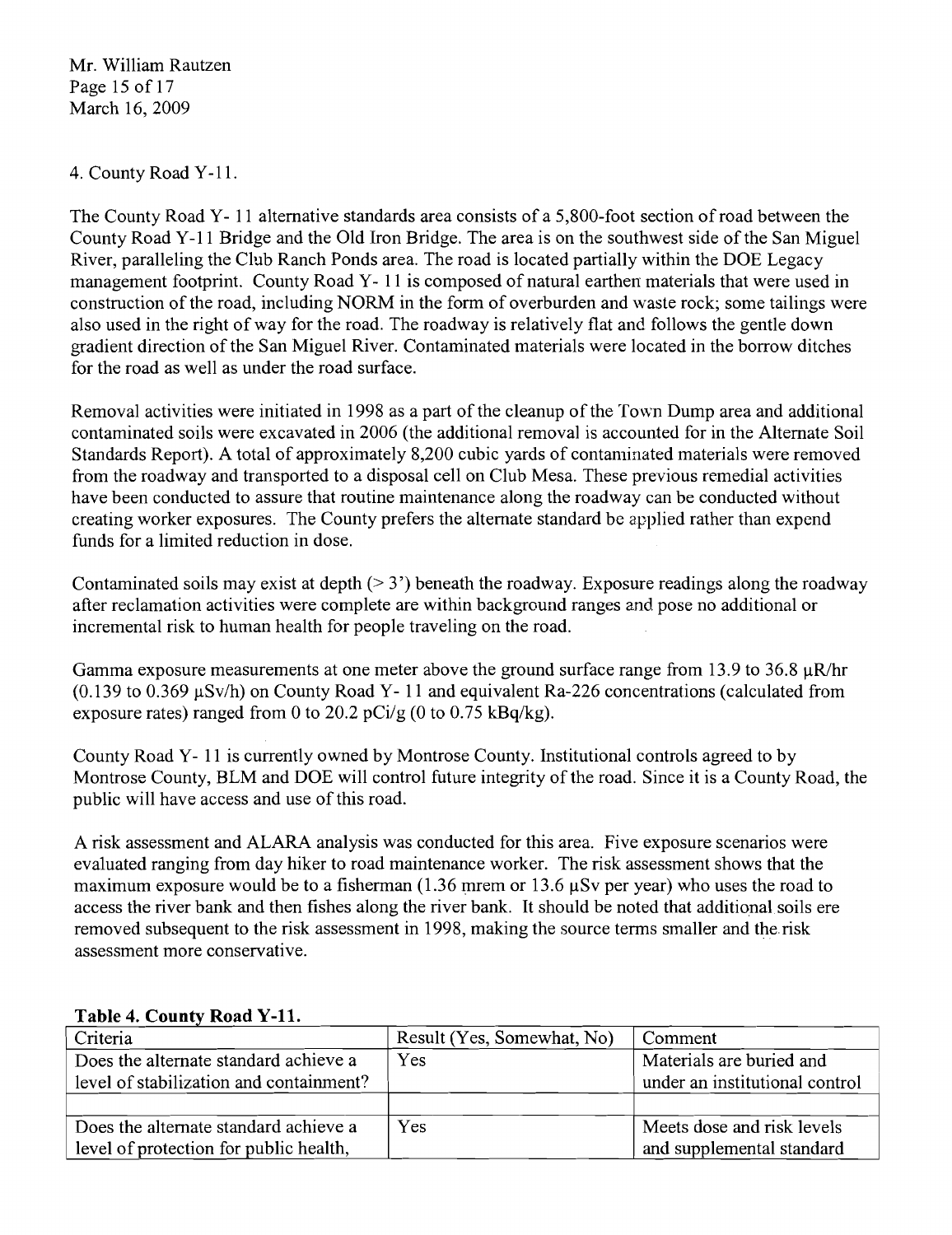$\mathcal{L}_{\mathcal{A}}$ 

| Criteria                                 | Result (Yes, Somewhat, No) | Comment                        |
|------------------------------------------|----------------------------|--------------------------------|
| safety, and the environment from         |                            | criteria.                      |
| hazards that are equivalent to, to the   |                            |                                |
| extent practicable, or more stringent    |                            |                                |
| than the level which would be achieved   |                            |                                |
| by standards and requirements adopted    |                            |                                |
| and enforced by the Commission for       |                            |                                |
| the same purpose and any final           |                            |                                |
| standards promulgated by EPA             |                            |                                |
| (supplemental standards)?                |                            |                                |
|                                          |                            |                                |
| Does the alternate standard take into    | Yes                        | Roadway                        |
| account local or regional conditions,    |                            |                                |
| including geology, topography,           |                            |                                |
| hydrology and meteorology.               |                            |                                |
|                                          |                            |                                |
| Does the alternate standard prevent      | Yes                        | Material is buried and under   |
| misuse of the tailings?                  |                            | institutional control          |
|                                          |                            |                                |
| Does the alternate standard control      | Somewhat                   | Radon emissions in a           |
| radon emissions from tailings for long   |                            | roadway are of little concern; |
| periods of time?                         |                            | borrow ditches would have      |
|                                          |                            | higher emanation rates that    |
|                                          |                            | the compacted road surface.    |
|                                          |                            |                                |
| Does the alternate standard area fall    | Yes                        | Road will be under an          |
| within an exclusion area can be          |                            | institutional control through  |
| maintained indefinitely?                 |                            | DOE, BLM and the County.       |
|                                          |                            |                                |
| Public health or safety would be         | No                         | Little reduction in dose if    |
| unavoidably endangered by otherwise      |                            | further remediation to occur.  |
| required remedial actions.               |                            |                                |
|                                          |                            |                                |
| Remedial actions would cause             | N <sub>o</sub>             | Environmental damage would     |
| significant environmental damage, in     |                            | be minimal, mostly in the      |
| comparison to the environmental and      |                            | borrow ditch along the river.  |
| health benefits that would result from   |                            |                                |
| satisfying the standard.                 |                            |                                |
|                                          |                            |                                |
| The costs of land cleanup would be       | Yes                        | County does not want to        |
| unreasonably high relative to the long-  |                            | expend funds for limited       |
| term benefits, and the residual          |                            | reduction in dose.             |
| radioactive materials do not pose a      |                            |                                |
| clear present or future hazard.          |                            |                                |
|                                          |                            |                                |
| The remedial action costs for building s | <b>NA</b>                  | No buildings                   |
|                                          |                            |                                |
| are clearly unreasonably high relative   |                            |                                |